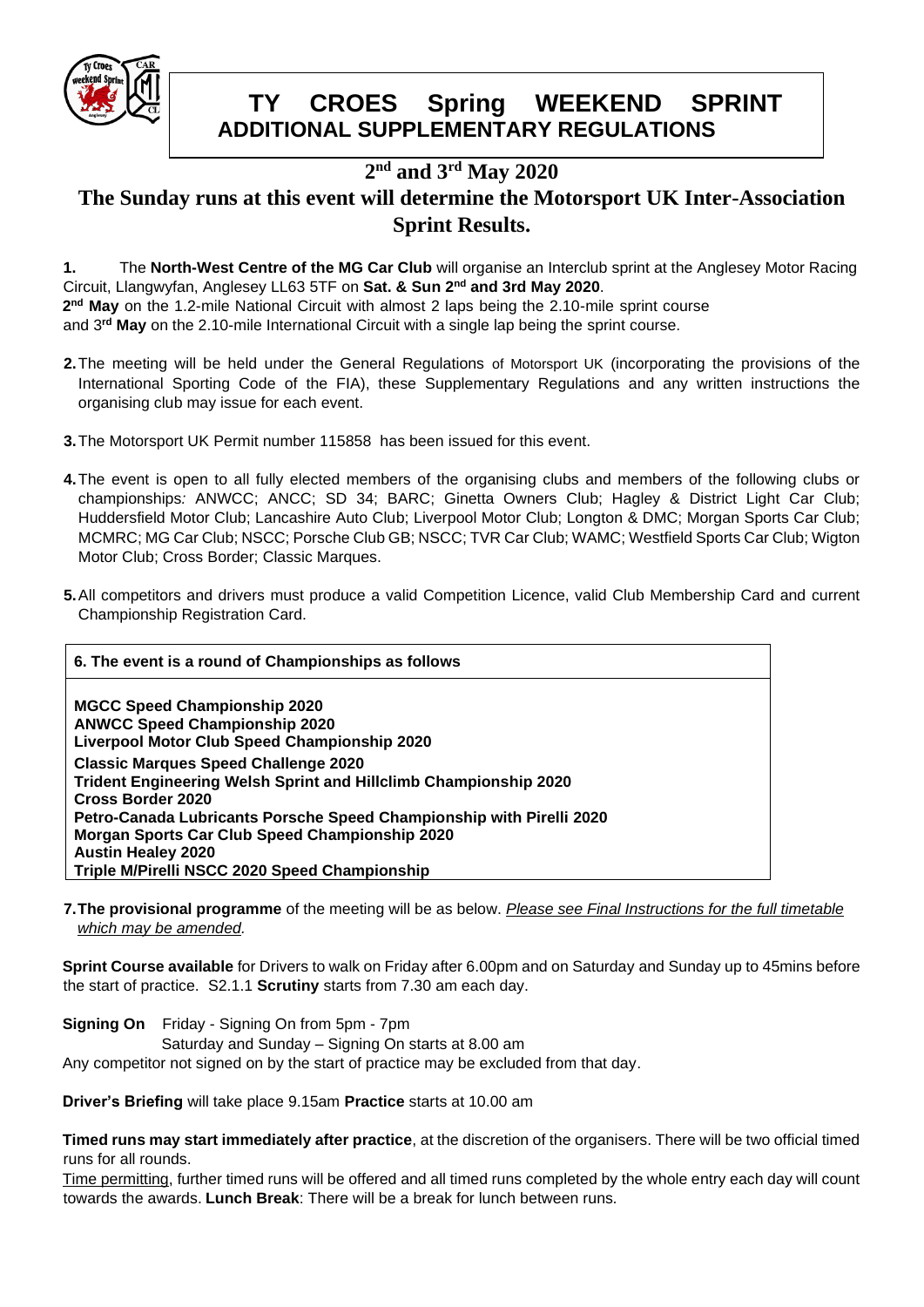**Awards Presentations** will take place each day immediately after the protest period expires for the last runs.

- **8.**The surface is tarmac, 12 metres wide, with inclines and banking and plans of the courses will be enclosed with final instructions and subject to any changes by the circuit owners
- 9. The event will consist of classes as follows:

You must be able to produce proof of current UK Road Tax, Insurance (and MOT where applicable) at scrutineering if competing in one of the Standard or Road Car classes. Proof of Road Tax will be via DVLA Confirmation of Vehicle Tax or a recent copy of the DVLA enquiry website: [www.vehicleenquiry.service.gov.uk.](http://www.vehicleenquiry.service.gov.uk/)

Cars in Classes SA to SD must use tyres from List 1A in the current Motorsport UK Yearbook, all other road car classes must use tyres from List 1A or 1B. All tyres must comply with (L2.3). The forced induction equivalence for classes SA,SB,SC & SD is 1.7 (S10.4.1 or as per 10.4.2 for rotary engines). The forced induction equivalence for all other classes is 1.4 (S10.4.1 0r as per 10.4.2 for rotary engines).

| <b>EVEN</b>      | North&           | ALL Entries must comply with Motorsport UK Blue Book.                                               |                              |  |  |
|------------------|------------------|-----------------------------------------------------------------------------------------------------|------------------------------|--|--|
| т<br><b>CLAS</b> | Midland<br>Speed | All Classes are defined here (see notes below) according to Northern Speed Classes 2020             |                              |  |  |
| S                | Classes          | <b>Excepting Specific</b>                                                                           |                              |  |  |
|                  |                  | Classes for MG, Morgan, Porsche, Austin Healey, which are run under their championship              |                              |  |  |
| $\mathbf 1$      | SA:              | regulations<br>Standard Saloon Cars up to and including 1400cc conforming to S11                    | $\mathcal I$                 |  |  |
| $\mathbf{2}$     | SB:              |                                                                                                     | $\mathbf{1}$                 |  |  |
| 3                | SC:              | Standard Saloon Cars over 1400cc up to and including 1700cc conforming to S11                       |                              |  |  |
| 4                | SD:              | Standard Saloon Cars over 1700cc up to and including 2000cc conforming to S11                       |                              |  |  |
| 5                | 1A:              | Standard Sports Cars up to and including 2000cc conforming to S11                                   |                              |  |  |
| 6                | 1B:              | Saloon Cars up to and including 1400cc conforming to S12                                            |                              |  |  |
| $\overline{7}$   | $1C$ :           | Saloon Cars over 1400cc up to 2000cc conforming to S12<br>Saloon Cars over 2000cc conforming to S12 |                              |  |  |
| 8                | 1D:              | 2 & 4 Seater Sportscars up to 2000cc conforming to S12                                              | $\overline{\mathbf{c}}$<br>2 |  |  |
| $\boldsymbol{9}$ | 1E:              |                                                                                                     | 2                            |  |  |
| 10               |                  | 2 & 4 Seater Sportscars over 2000cc conforming to S12                                               |                              |  |  |
| 11               | 1F:              | Lotus Elise and other non-ferrous chassis Cars up to and including 2200cc                           | 2                            |  |  |
|                  | 1G:              | Lotus Elise and other non-ferrous chassis Cars over 2200cc                                          |                              |  |  |
|                  |                  | Road Cars - Specialist Production: (S12)                                                            |                              |  |  |
| 12               | 2A:              | Replica & Spaceframed Cars up to and including 1800cc (car derived engines)                         | $\overline{2}$<br>2          |  |  |
| 13               | 2B:              | Replica & Spaceframed Cars over 1800c (car derived engines)                                         | 2                            |  |  |
| 14               | 2C:              | Replica & Spaceframed Cars (motorcycle derived engines)                                             |                              |  |  |
| 15               | 2D:              | 2<br>Specialist Production Cars that are not eligible for Classes 2A, 2B or 2C                      |                              |  |  |
| 16               |                  | Morgan Championship Handicap                                                                        | 3                            |  |  |
|                  |                  | <b>Modified Cars - Series Production (S13)</b>                                                      |                              |  |  |
| 17               | 3A:              | Saloon Cars up to and including 1400cc                                                              |                              |  |  |
| 18               | 3B:              | Saloon Cars over 1400cc up to and including 2000cc                                                  |                              |  |  |
| 19               | 3C:              | Saloon Cars over 2000cc                                                                             |                              |  |  |
| 20               | 3D:              | 2 & 4 Seater Sportscars up to and including 2000cc                                                  |                              |  |  |
| 21               | 3E:              | 2 & 4 Seater Sportscars over 2000cc                                                                 |                              |  |  |
|                  |                  | <b>Modified Cars - Specialist Production (S13)</b>                                                  |                              |  |  |
| 22               | 3F:              | Modified Kit, Replica and Spaceframe Cars up to and including 1800cc (car derived                   |                              |  |  |
|                  |                  | engines)                                                                                            |                              |  |  |
| 23               | 3G:              | Modified Kit Replica and Spaceframe Cars over 1800cc (car derived engines)                          |                              |  |  |
| 24               | 3F:              | Modified Kit, Replica & Spaceframed Cars up to 1700cc (car derived engines)                         |                              |  |  |
| 25               | 3H:              | Modified Kit, Replica & Spaceframed Cars (motorcycle derived engines)                               |                              |  |  |
| 26               | 3K:              | Modified Cars that are not eligible for Classes 3A to 3H                                            |                              |  |  |
|                  |                  | <b>Porsche Cars</b>                                                                                 |                              |  |  |
| 27               |                  | Porsche Cars<br>P4 up to 220 BHP (164kw)                                                            | $\overline{\mathbf{4}}$      |  |  |
| 28               |                  | Porsche Cars  P3 220 up to 280 BHP (164-209kw)                                                      | $\overline{4}$               |  |  |
| 29               |                  | P2 281 up to 360 BHP )210-268kw)<br>Porsche Cars                                                    | $\overline{\mathbf{4}}$      |  |  |
| 30               |                  | Porsche Cars<br>P1 Over 361 BHP (269kw) inc all Porsche models since 2016 Model Year                | $\overline{4}$               |  |  |
|                  |                  | <b>Sports Libre (S14)</b>                                                                           |                              |  |  |
| 31               | 4A:              | Cars up to and including 2000cc                                                                     |                              |  |  |
| 32               | 4B:              | Cars over 2000cc                                                                                    |                              |  |  |
|                  |                  | Racing Cars (S15)                                                                                   |                              |  |  |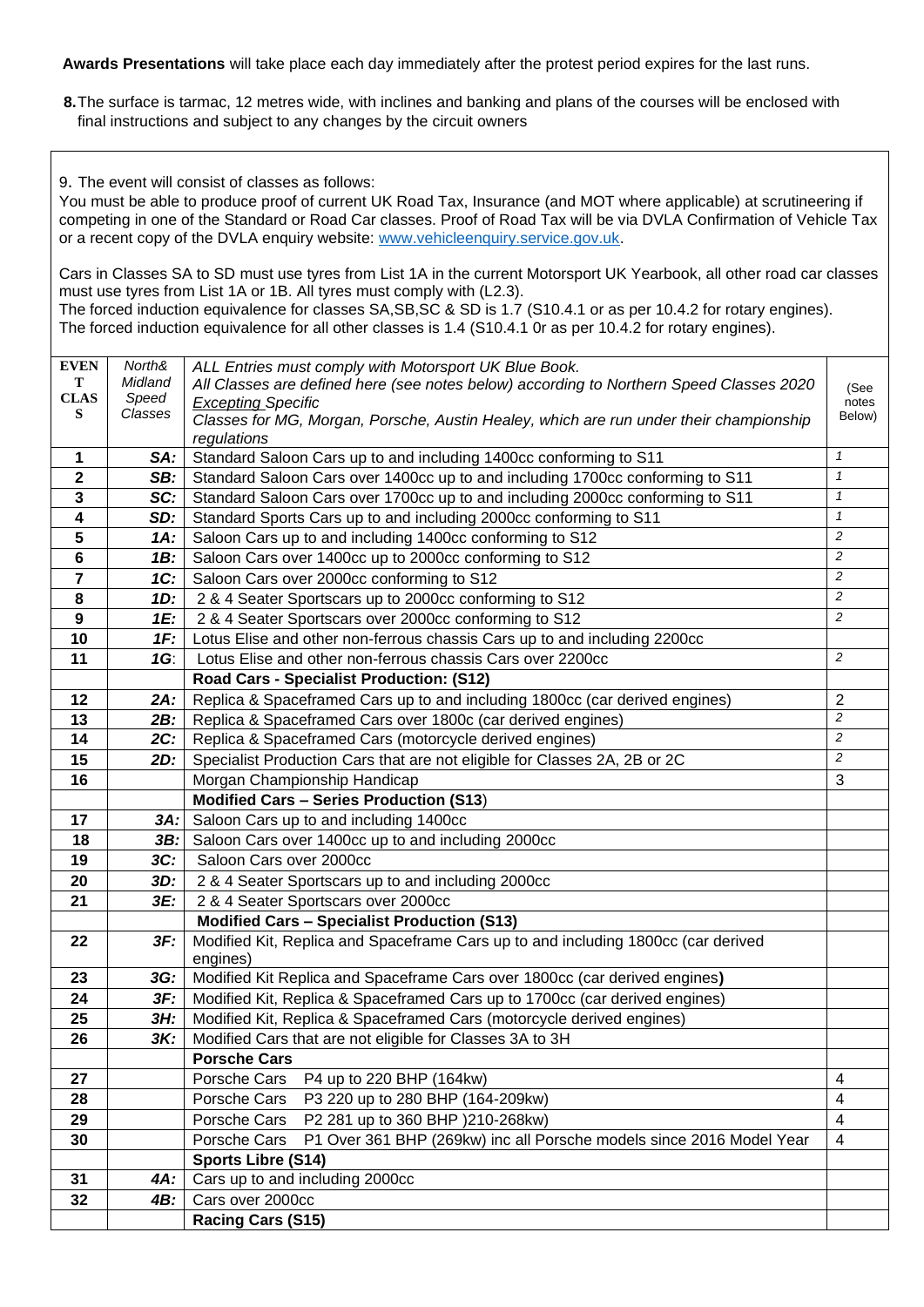| 33        | 5A:                                                                                                                                                                                                                                                                                                                                                                                                                                                                                                                                                                                                                                                                                                                                                                                                                                                    | Up to 1100cc                                                                                                                                                                                                                                                                                                                                                                                                                             |                |  |
|-----------|--------------------------------------------------------------------------------------------------------------------------------------------------------------------------------------------------------------------------------------------------------------------------------------------------------------------------------------------------------------------------------------------------------------------------------------------------------------------------------------------------------------------------------------------------------------------------------------------------------------------------------------------------------------------------------------------------------------------------------------------------------------------------------------------------------------------------------------------------------|------------------------------------------------------------------------------------------------------------------------------------------------------------------------------------------------------------------------------------------------------------------------------------------------------------------------------------------------------------------------------------------------------------------------------------------|----------------|--|
| 34        | 5B:                                                                                                                                                                                                                                                                                                                                                                                                                                                                                                                                                                                                                                                                                                                                                                                                                                                    | Formula Ford 1600 Racing Cars manufactured before 1 January 1994                                                                                                                                                                                                                                                                                                                                                                         |                |  |
| 35        | 5C:                                                                                                                                                                                                                                                                                                                                                                                                                                                                                                                                                                                                                                                                                                                                                                                                                                                    | Cars over 1100cc up to 1600cc                                                                                                                                                                                                                                                                                                                                                                                                            |                |  |
| 36        | 5D:                                                                                                                                                                                                                                                                                                                                                                                                                                                                                                                                                                                                                                                                                                                                                                                                                                                    | Cars over 1600cc up to 2000cc                                                                                                                                                                                                                                                                                                                                                                                                            |                |  |
| 37        | 5E:                                                                                                                                                                                                                                                                                                                                                                                                                                                                                                                                                                                                                                                                                                                                                                                                                                                    | Cars over 2000cc                                                                                                                                                                                                                                                                                                                                                                                                                         |                |  |
| 38        |                                                                                                                                                                                                                                                                                                                                                                                                                                                                                                                                                                                                                                                                                                                                                                                                                                                        | Classic Road & Classic Racing Cars manufactured prior to 1973                                                                                                                                                                                                                                                                                                                                                                            |                |  |
| 39        |                                                                                                                                                                                                                                                                                                                                                                                                                                                                                                                                                                                                                                                                                                                                                                                                                                                        | MGCC Group 1 Standard                                                                                                                                                                                                                                                                                                                                                                                                                    | 5              |  |
| 40        |                                                                                                                                                                                                                                                                                                                                                                                                                                                                                                                                                                                                                                                                                                                                                                                                                                                        | MGCC Group 2 Road going A                                                                                                                                                                                                                                                                                                                                                                                                                | 5              |  |
| 41        |                                                                                                                                                                                                                                                                                                                                                                                                                                                                                                                                                                                                                                                                                                                                                                                                                                                        | MGCC Group 3 Road Going B                                                                                                                                                                                                                                                                                                                                                                                                                | 5              |  |
| 42        |                                                                                                                                                                                                                                                                                                                                                                                                                                                                                                                                                                                                                                                                                                                                                                                                                                                        | MGCC Group 4 Road-Going Specials**                                                                                                                                                                                                                                                                                                                                                                                                       | 5              |  |
| 43        |                                                                                                                                                                                                                                                                                                                                                                                                                                                                                                                                                                                                                                                                                                                                                                                                                                                        | MGCC Group 4 Racing Specials **                                                                                                                                                                                                                                                                                                                                                                                                          | 5              |  |
|           |                                                                                                                                                                                                                                                                                                                                                                                                                                                                                                                                                                                                                                                                                                                                                                                                                                                        |                                                                                                                                                                                                                                                                                                                                                                                                                                          |                |  |
| 44        |                                                                                                                                                                                                                                                                                                                                                                                                                                                                                                                                                                                                                                                                                                                                                                                                                                                        | <b>Rally Cars</b><br>up to 1400cc                                                                                                                                                                                                                                                                                                                                                                                                        | $\overline{7}$ |  |
| 45        |                                                                                                                                                                                                                                                                                                                                                                                                                                                                                                                                                                                                                                                                                                                                                                                                                                                        | <b>Rally Cars</b><br>over 1400cc                                                                                                                                                                                                                                                                                                                                                                                                         | 7              |  |
| 46        |                                                                                                                                                                                                                                                                                                                                                                                                                                                                                                                                                                                                                                                                                                                                                                                                                                                        | Austin Healey Class 1: Austin Healey Sprites                                                                                                                                                                                                                                                                                                                                                                                             |                |  |
| 47        |                                                                                                                                                                                                                                                                                                                                                                                                                                                                                                                                                                                                                                                                                                                                                                                                                                                        | Austin Healy Class 2: Austin Healey 100, 100/6, 3000, or Healey Silverstone's                                                                                                                                                                                                                                                                                                                                                            |                |  |
|           |                                                                                                                                                                                                                                                                                                                                                                                                                                                                                                                                                                                                                                                                                                                                                                                                                                                        |                                                                                                                                                                                                                                                                                                                                                                                                                                          |                |  |
| 48        |                                                                                                                                                                                                                                                                                                                                                                                                                                                                                                                                                                                                                                                                                                                                                                                                                                                        | Austin Healey Class 3: Jensen Healey cars                                                                                                                                                                                                                                                                                                                                                                                                |                |  |
| 49        |                                                                                                                                                                                                                                                                                                                                                                                                                                                                                                                                                                                                                                                                                                                                                                                                                                                        | Austin Healey Class 4: Modified Sprites                                                                                                                                                                                                                                                                                                                                                                                                  |                |  |
|           |                                                                                                                                                                                                                                                                                                                                                                                                                                                                                                                                                                                                                                                                                                                                                                                                                                                        | <b>Extra classes</b> for Classics, single makes & Championships etc. may be added as required                                                                                                                                                                                                                                                                                                                                            |                |  |
|           | to prove compliance.                                                                                                                                                                                                                                                                                                                                                                                                                                                                                                                                                                                                                                                                                                                                                                                                                                   | be adhered to, including the use of suitable Frontal Head Restraints where mandatory.<br>All standard and road cars must have current UK road tax. Proof will be via DVLA Confirmation of Vehicle Tax or a<br>recent copy of the DVLA enquiry website, a current MOT if age requires it, and insurance. It is the driver's responsibility<br>All standard cars and road cars must remain in a totally road-legal condition at all times. |                |  |
| Note      |                                                                                                                                                                                                                                                                                                                                                                                                                                                                                                                                                                                                                                                                                                                                                                                                                                                        | <b>Notes and Class Clarifications</b>                                                                                                                                                                                                                                                                                                                                                                                                    |                |  |
| 1         | Classes SA to SD - Standard Cars conforming to S11<br>These classes are intended to attract new inexperienced competitors driving unmodified cars, as low-<br>cost entry to the sport. Other than addng FIA/Motorsport UK approved/homologated safety equipment<br>and/or fitting uprated brake friction material, no other modifications are allowed. Any replacement<br>component must be a standard part or a standard pattern part. (standard means a component that was<br>listed in the car manufacturer's price list for that model of car).<br>Restricted to 2 wheel drive cars produced since 1 <sup>st</sup> Jan 2000, minimum production 5000 per annum S11.1.1<br>Engine; Maximum capacity 2000cc. Forced induction equivalency is 1.7 (10.4.1 & 10.4.2)<br>Wheels and tyres: standard wheels and list 1A tyres only, complying with 11.4. |                                                                                                                                                                                                                                                                                                                                                                                                                                          |                |  |
| Note<br>2 | Classes 1A to 1G and 2A to 2D - Road Cars conforming to S12<br>Tyres; Tyres must comply with S12.6<br>Brakes; Brake calipers, discs, master cylinders, shoes and pads can be modified. Non-ferrous discs are only<br>permitted in accordance with J5.6.2. Modification of the brake pedal is permitted. The fitting of aftermarket pedal<br>assemblies is not permitted. Anti-Lock braking syatems can be removed but cannot be added to a vehicle that<br>does not have one as a manufacture specified option.<br>Suspension; (As per S12.7). Non-adjustable Strut Braces across the top of the front suspension turrets are<br>allowed but these must be removable and not welded in place.<br>Safety; Pyrotechnic safety devices such as airbags and seatbelt pre-tensioners may be disconnected or                                                 |                                                                                                                                                                                                                                                                                                                                                                                                                                          |                |  |
| Note<br>3 | removed.                                                                                                                                                                                                                                                                                                                                                                                                                                                                                                                                                                                                                                                                                                                                                                                                                                               | Morgans: Results will be on handicap provided by the Morgan Championship. Non-championship contenders<br>may enter this class.                                                                                                                                                                                                                                                                                                           |                |  |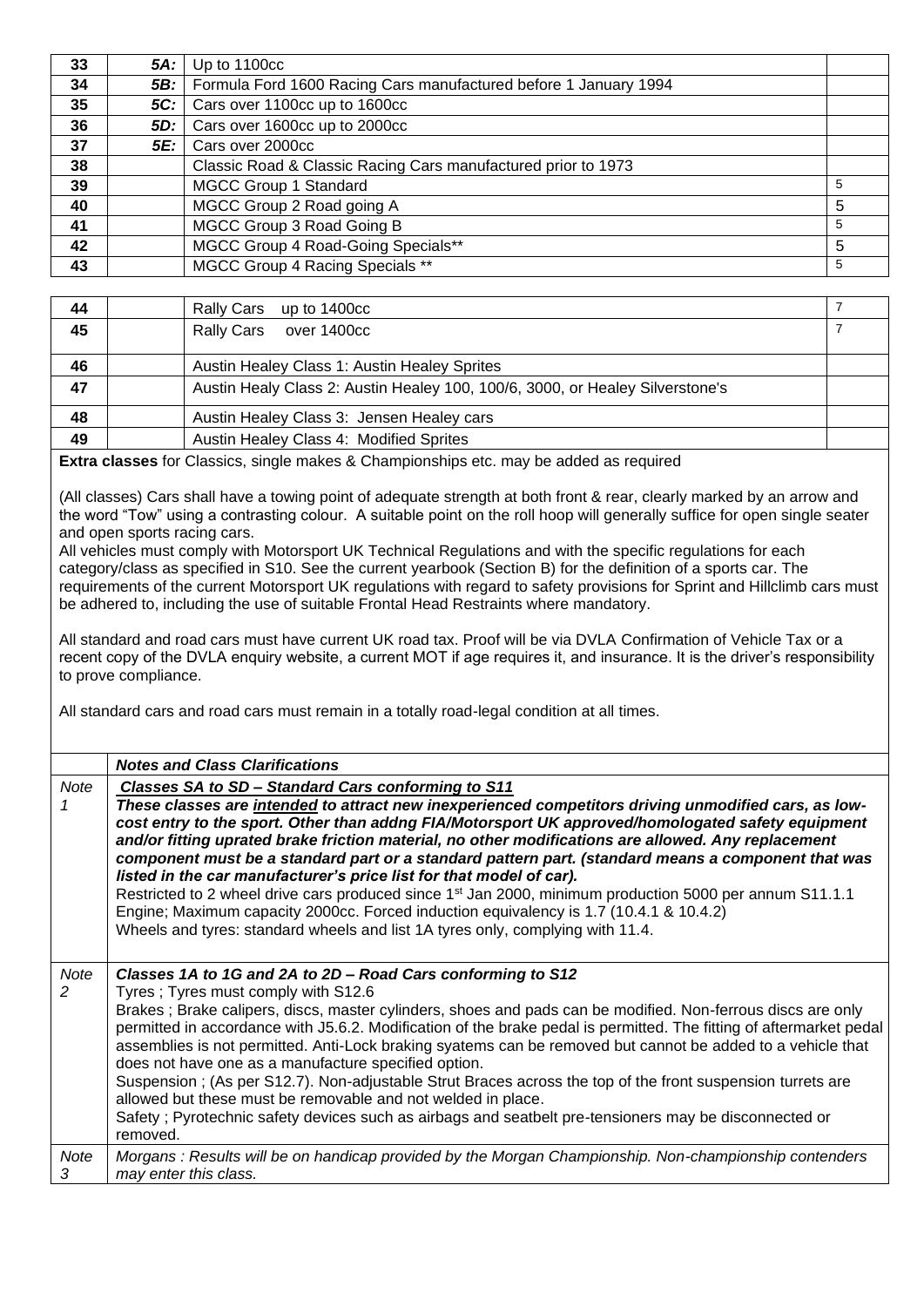| <b>Note</b><br>4                                                                                                                     |                                                                                                                                                                                                                                                                                                                                             | Non-Championship Porsche cars may enter these classes.                                                                                                                              |  |  |
|--------------------------------------------------------------------------------------------------------------------------------------|---------------------------------------------------------------------------------------------------------------------------------------------------------------------------------------------------------------------------------------------------------------------------------------------------------------------------------------------|-------------------------------------------------------------------------------------------------------------------------------------------------------------------------------------|--|--|
| Note<br>5                                                                                                                            | . All MGCC classes are open to non-members. Groups as per 2020 Championship Regulations.<br>Please note that for the MGNW weekend trophy, Group 4 contenders do not automatically qualify. A written<br>request to be considered must be made with your entry form and eligibility to enter will be at the discretion of<br>the organisers. |                                                                                                                                                                                     |  |  |
| Note<br>6                                                                                                                            | Rally cars must have a current Motorsports UK Log Book and run in full stage rally format using tyres as per<br>tarmac stage rally.                                                                                                                                                                                                         |                                                                                                                                                                                     |  |  |
|                                                                                                                                      |                                                                                                                                                                                                                                                                                                                                             |                                                                                                                                                                                     |  |  |
| AMALGAMATIONS<br>necessary.                                                                                                          |                                                                                                                                                                                                                                                                                                                                             | The organisers reserve the right to amalgamate or sub-divide classes if it is considered<br>Consideration may be given to the running of small classes without awards or souvenirs. |  |  |
| <b>CLASS QUERIES:</b><br>contact the                                                                                                 |                                                                                                                                                                                                                                                                                                                                             | Entrants with queries regarding the eligibility of their cars for a particular class should                                                                                         |  |  |
| 9.00pm                                                                                                                               |                                                                                                                                                                                                                                                                                                                                             | Event Scrutineer, H J Corbally MSA: National M: 07778 471387 Please do not ring after                                                                                               |  |  |
| We particularly ask that queries regarding the correct class are resolved within 14 days of entering and BEFORE the<br>closing date. |                                                                                                                                                                                                                                                                                                                                             |                                                                                                                                                                                     |  |  |

**10.** Awards will be presented at the end of each round/day as follows: *(The minimums shown below also refer to amalgamated classes)* 

### **SPRINT TROPHIES** (presented at the event)

- Saturday 1<sup>st</sup> in Class An award (subject to 3 starters) ~ 2<sup>nd</sup> in Class An award (subject to 5 starters)  $3<sup>rd</sup>$  in Class - An award (subject to 7 starters) ~ 4<sup>th</sup> in Class – An award (subject to 10 starters)
- Sunday 1<sup>st</sup> in Class An award (subject to 3 starters) ~  $2<sup>nd</sup>$  in Class An award (subject to 5 starters)  $3<sup>rd</sup>$  in Class - An award (subject to 7 starters) ~ 4<sup>th</sup> in Class – An award (subject to 10 starters)

Fastest time of the day (FTD) Saturday & (FTD) Sunday Best Beginner holding a competition licence for the first time in 2020 The JOHN ELLISON TROPHY for the Best Performance by an MGCC NW member driving an MG *(held for 11 months and presented at the MGCC NW Annual Dinner)* 

CHAMPIONSHIP POINTS will be awarded for all eligible rounds.

**11.** The entry list opens on publication of these SRs and closes on April 20 th and all entries will be acknowledged.

**Acceptance of Entries** will be in order of receipt and/or at the discretion of the organisers.

**The official entry form** must be used and all entries must be fully completed and be accompanied by the appropriate fee.

**The entry fee for Weekend is £275** (One round /day £160) Current MGCC members are eligible for £10 per day discount

Cheques should be made payable to M.G. Car Club North Western Centre or by Bank Transfer to "For MG Car Club Limited" sort code 53-81-36 a/c no 06004342**.**

**Reserves:** Should the meeting be oversubscribed; we are happy to continue to receive entries into a Waiting List. Competitors awaiting acceptance will be kept informed as to their progress and/or whether the entry will be returned before the event.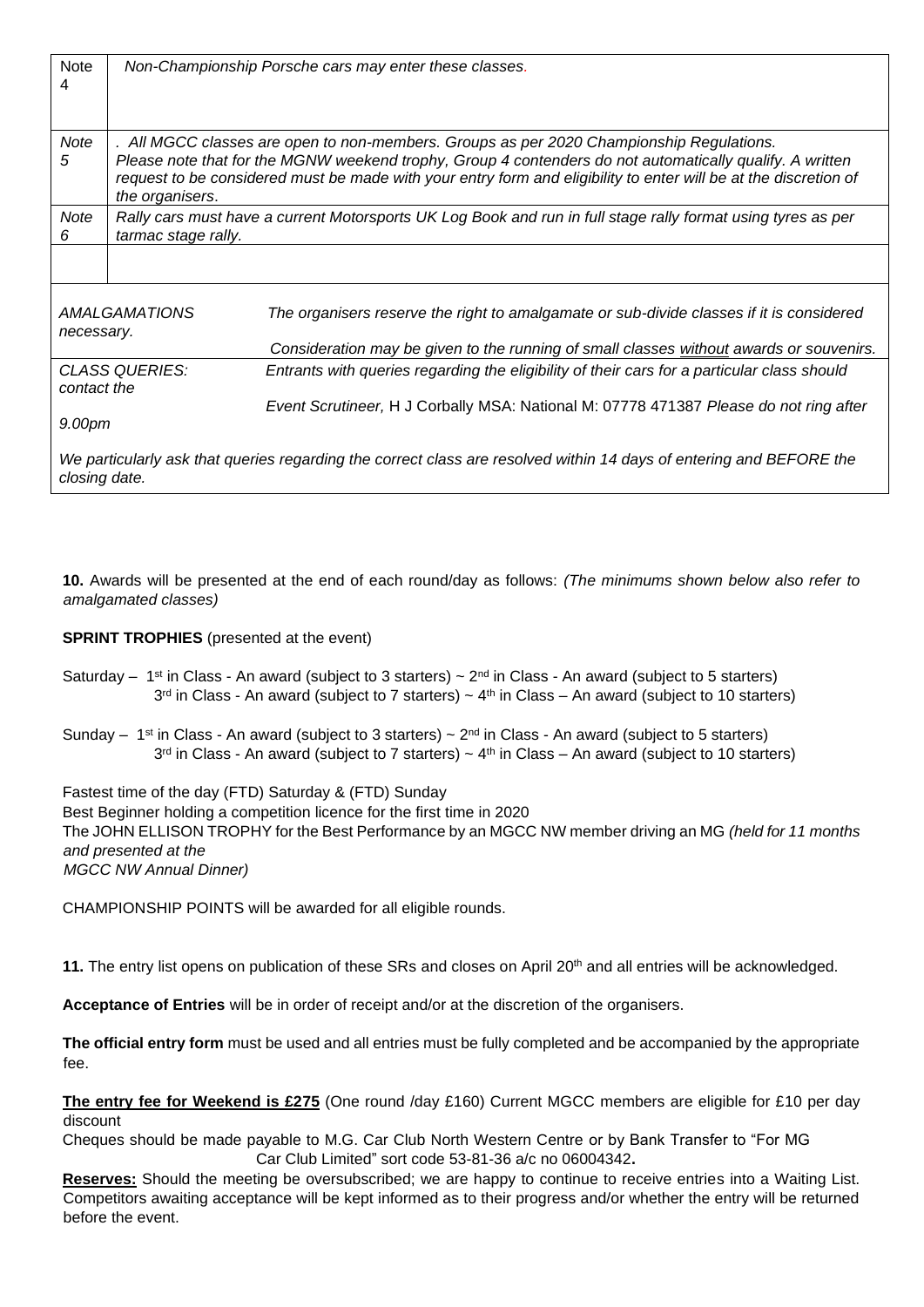Cheques for Reserves will not be banked before/after the closing date unless the entry has been accepted. Those on the Waiting List **must** contact the Entries Secretary if they have been accepted in another event on the same dates**.**

**Cancellation by Entrant:** Entry fees will be refunded in full, except when the withdrawal of entry has been received after closing date, see H30.1.2 Refund of entry fees for late withdrawal of entries by the competitor are at the organiser's discretion and, if refunded, may be subject to £15 administration expenses. Cancellations must be confirmed in writing, or e-mail.

**Cancellation by Organisers:** Should the event be cancelled due to Force Majeure, then competitors and reserves will be notified and refunds/part refunds forwarded as soon as possible. The organisers are not responsible for any expenses of competitors as a result of cancellation. Those with any queries should contact the Entries Secretary below.

**12. The maximum entry for the meeting** is Saturday 95 and Sunday 110 and minimum is 60. The maximum for each class is 15 and the minimum for each class is 3**.** The organisers may change these figures at their discretion without notice.

Should any of the above minimum figures not be reached, organisers have the right to cancel the meeting or amalgamate classes as necessary, or consider running small classes without official class awards.

**13.** The **Entries Secretary** to whom all entries must be sent to is Paul Goodman, 36, Deva Close, Poynton Stockport, Cheshire, SK12 1HH. 01625 876300 paul.goodman7@ntlworld.com

### **14. Event Officials:**

Secretary of the Meeting: Paul Goodman Clerks of the Course David Rainsbury Nat A, Deputy Mike Mullins Club Stewards Danny Cusworth, Graham Battersby,

| Chief Marshal                     | TBA                                        |
|-----------------------------------|--------------------------------------------|
| <b>Environment Scrutineer TBA</b> |                                            |
| <b>Chief Scrutineer</b>           | H J Corbally MSA: National M: 07778 471387 |
| <b>Chief Timekeeper</b>           | <b>Eric Cowcill TSL</b>                    |
| <b>Chief Medical Officer</b>      | TBA                                        |
| Rescue Unit                       | Richard Ashton, Calder Rescue              |
|                                   |                                            |

- **15. Provisional results** will be published in accordance with D 26.1.1 as soon as possible after each run or following the end of the event.
- **16. Any protest** must be lodged in accordance with C.5
- **17. Starting order** will be determined by the organisers. Cars will start singly. The starting signal will be a green light. Method of Timing: Automatic Timing Equipment. The finish line will be indicated by chequered boards at each side of the track.

**18. Practice** will be conducted in numerical/class order.

Any competitor not presenting himself when called may forfeit his right to that practice or timed run. Saturday competitors will have the opportunity of one session of two laps of the circuit, Sunday two separate runs. Double entries will be run as instructed by the Clerk of Course. S2.1.1 There is opportunity to walk the course each day before 8.15am.

- **19. Numbers**: Competitors will be identified by numbers displayed on **BOTH** sides of the car. S9.2.5. These will not be provided by the organisers and will not be available at the circuit*.* Timekeepers are not bound to give times for cars not correctly or clearly numbered. Shared cars will not be permitted to run with two sets of numbers displayed at the same time.
- **20. Safety Identification:** Competitors with physical disability/medical condition will also be identified by White D on a Blue background**,** H12.1.7
- **21. All other General Regulations of Motorsport UK apply as written except** for the following, which is modified:

S9.2.3; S9.2.4*;* Cars may not be driven by more than two drivers during each round.